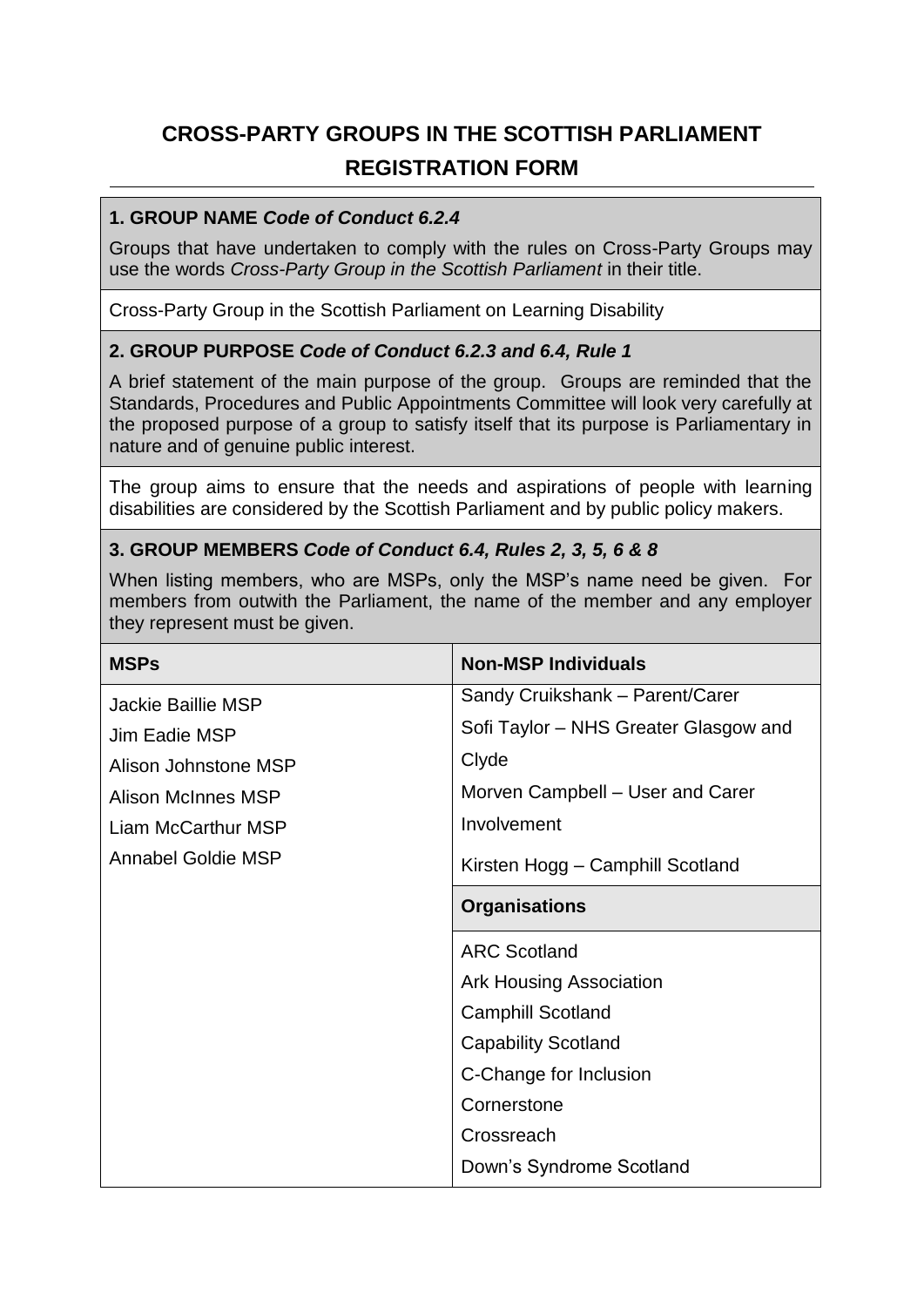|                                               | <b>Edinburgh Development Group</b>          |
|-----------------------------------------------|---------------------------------------------|
|                                               | <b>ENABLE Glasgow</b>                       |
|                                               | <b>ENABLE Scotland</b>                      |
|                                               | <b>Equal Futures</b>                        |
|                                               | <b>Equal Say</b>                            |
|                                               | <b>Hillcrest Housing Association</b>        |
|                                               | <b>Key Housing</b>                          |
|                                               | L'Arche                                     |
|                                               | Learning Disability Alliance Scotland       |
|                                               | <b>Mental Welfare Commission</b>            |
|                                               | Mindroom                                    |
|                                               | <b>National Autistic Society</b>            |
|                                               | NHS Greater Glasgow and Clyde               |
|                                               | <b>PAMIS</b>                                |
|                                               | Partners for Inclusion                      |
|                                               | Partners in Advocacy                        |
|                                               | People First Scotland                       |
|                                               | <b>Powerful Partnerships</b>                |
|                                               | Quarriers                                   |
|                                               | <b>RNIB</b>                                 |
|                                               | <b>Scottish Autism</b>                      |
|                                               | Scottish Centre for Independent Schools     |
|                                               | Scottish Consortium for Learning Disability |
|                                               | Scottish Independent Advocacy Alliance      |
|                                               | Speak Out Advocacy Project                  |
|                                               | <b>TACT Ayr</b>                             |
|                                               | The Action Group                            |
|                                               | <b>Turning Point Scotland</b>               |
|                                               | <b>User and Carer Involvement</b>           |
|                                               | <b>Values Into Action Scotland</b>          |
| 4. GROUP OFFICERS Code of Conduct 6.4, Rule 4 |                                             |

Please amend titles as necessary e.g. to indicate joint office holders, or preferred titles.

| <b>Convener</b> | Jackie Baillie MSP |
|-----------------|--------------------|
|-----------------|--------------------|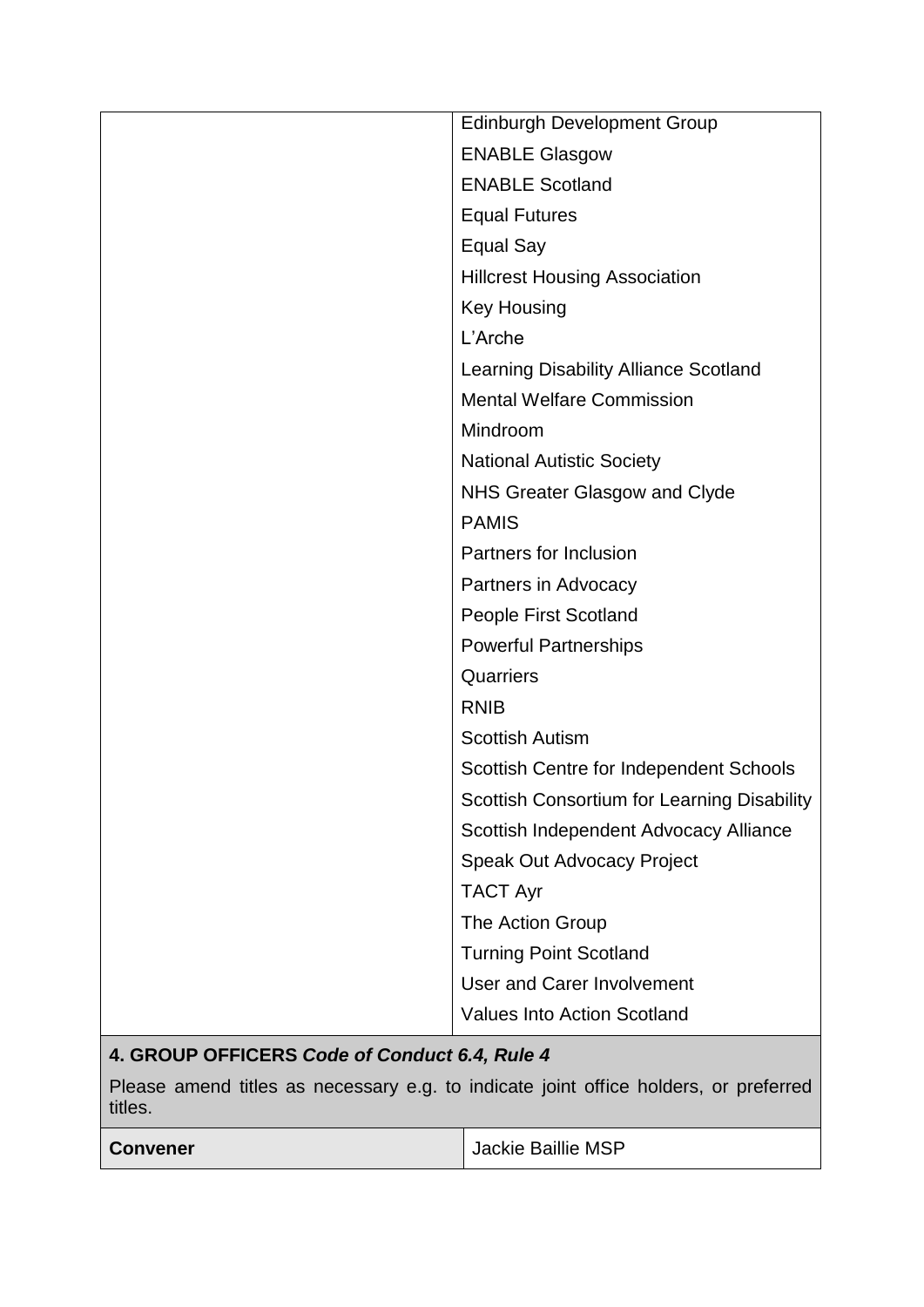| <b>Vice-Convener</b> | Jim Eadie MSP |
|----------------------|---------------|
| <b>Secretary</b>     | Mike Holmes   |
| <b>Treasurer</b>     | n/a           |

## **5. FINANCIAL OR OTHER BENEFITS RECEIVED** *Code of Conduct 6.3.1 & 6.3.7*

The group must register any financial or other material benefit received by the group from whatever source, where the value of the financial sum or benefit from any single source exceeds £500 in any one calendar year. This includes donations, sponsorship, subscriptions, hospitality, gifts, visits, provision of services or accommodation or staff assistance. The value of use of Parliamentary facilities need not be registered.

The details requiring to be registered include a brief description of the benefit, the approximate monetary value, the date on which it was received and the source from which it came. Where a consultancy organisation provides benefits, the client on whose behalf these are provided should be named.

| <b>Date</b> | <b>Amount</b> | <b>Description</b> |
|-------------|---------------|--------------------|
| n/a         | n/a           | n/a                |

## **6. GROUP SUBSCRIPTION** *Code of Conduct 6.4, Rule 9*

Where a group charges or proposes to charge a subscription, this must be reasonable and the same for all members. The amount of the subscription should be registered and the purposes for which it is intended to use the subscription.

**Amount per group member per year** n/a

## **7. GROUP STAFF AS PARLIAMENTARY PASS HOLDERS**

If a group makes use of staff issued with a Parliamentary pass, any paid activity undertaken by those staff where the employer benefits from the pass holder's access to the Parliament must be registered. There is no need to state the amount of remuneration. The requirement relates both to staff employed directly by the group and to staff employed by an outside organisation to provide assistance to the group.

| <b>Staff name</b>                            | n/a |
|----------------------------------------------|-----|
| Title of post                                | n/a |
| Name and address of employer<br>organisation | n/a |
| Type of employer organisation                | n/a |